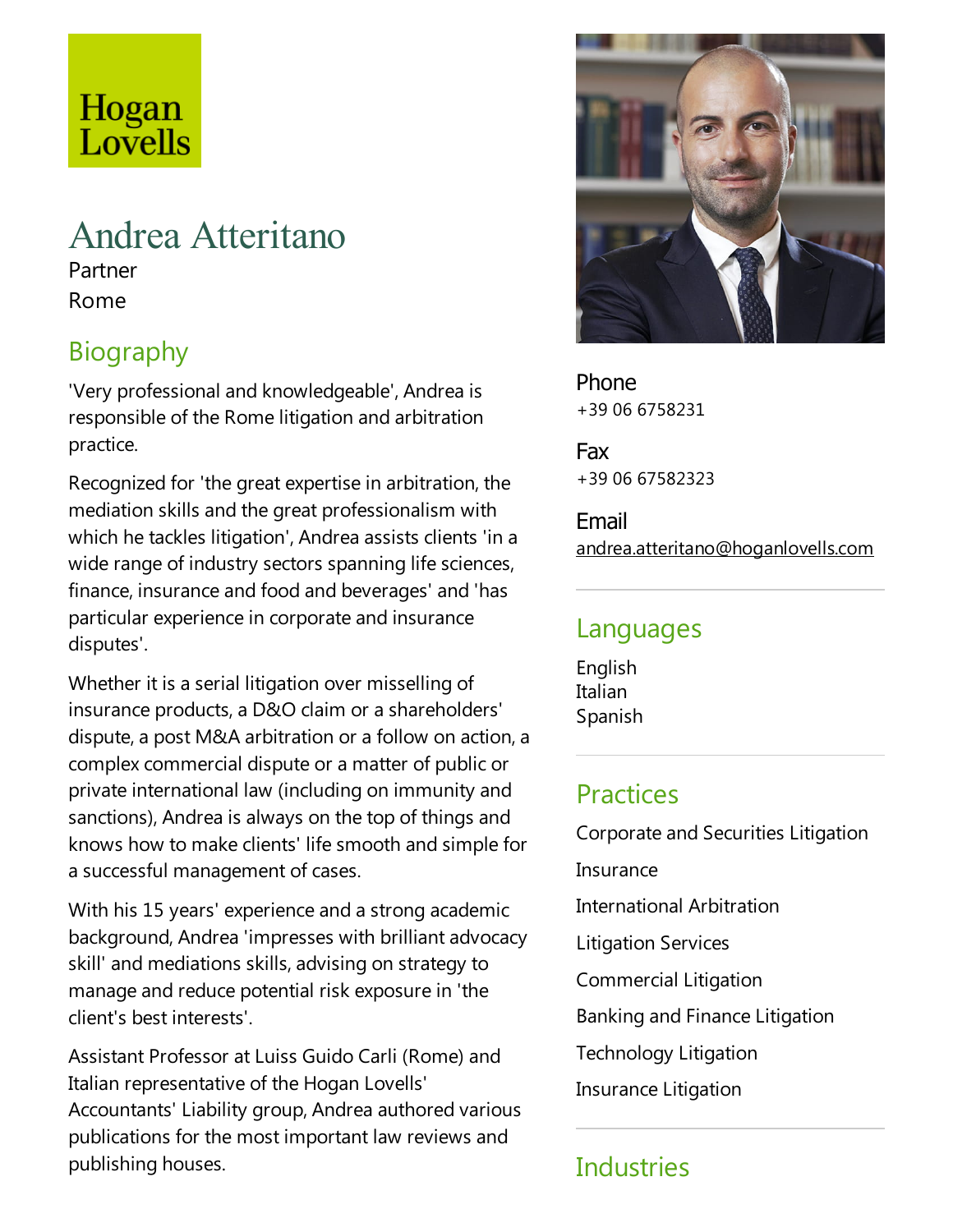Secretary of the editorial committee of the Italian Arbitration Law review, Andrea is also an active member of the Global Diversity & Inclusion Shadow Committee and of the Italian Diversity team, with particular focus on sexual orientation.

#### Representative experience

Assisting a French railway group in the appeal against a millionaire arbitral award relevant to the high speed rail system in Italy.

Assisting a multinational beverage corporation in a millionaire dispute for breach of contract, contract termination and unfair competition.

Assisting an international fund in acomplex corporate dispute for the acquisition of the entire corporate capital of an Italian fashion house.

Assisting an IT global player in a post M&A arbitration for breach of R&Ws triggered by 80 third party claims pending in various jurisdictions.

Assisting the Indian Government in the enforcement of bank guarantees for  $£300$  mln issued in the context of contract for the supply of helicopters.

Defending an insurance company in several cases for misselling and alleged lack of compliance of linked policies with the Italian Financial Act.

Assisting a Spanish manufacturer in an action brought by 70 companies for compensation of damages from a cartel sanctioned by Competition Authority.

#### Awards and rankings

- Dispute resolution, Italy, Recommended, Legal 500 EMEA, 2019-2020
- Dispute resolution, Italy, Next Generation, Legal 500 EMEA, 2019-2020
- **Acritas Star, Acritas Stars Independently Rated** Lawyers, 2019-2020
- Dispute Resolution (Italy), Chambers Global, 2018-2020

Automotive Consumer Financial Institutions Insurance

## Areas of focus

Education and admissions Product Distribution and Financial **Institutions** Insurance Products and Services Lloyd's Market Accountants' Liability Alternative Dispute Resolution Antitrust and Competition Litigation Class Actions and Group Litigation Fashion and Luxury Brands Retail and Consumer Goods Food and Beverages Public International Law

#### **Education**

University of Oslo, 1998

Law Degree magna cum laude, Università LUISS Guido Carli Rome

PhD International and Domestic Arbitration, Università LUISS Guido Carli Rome